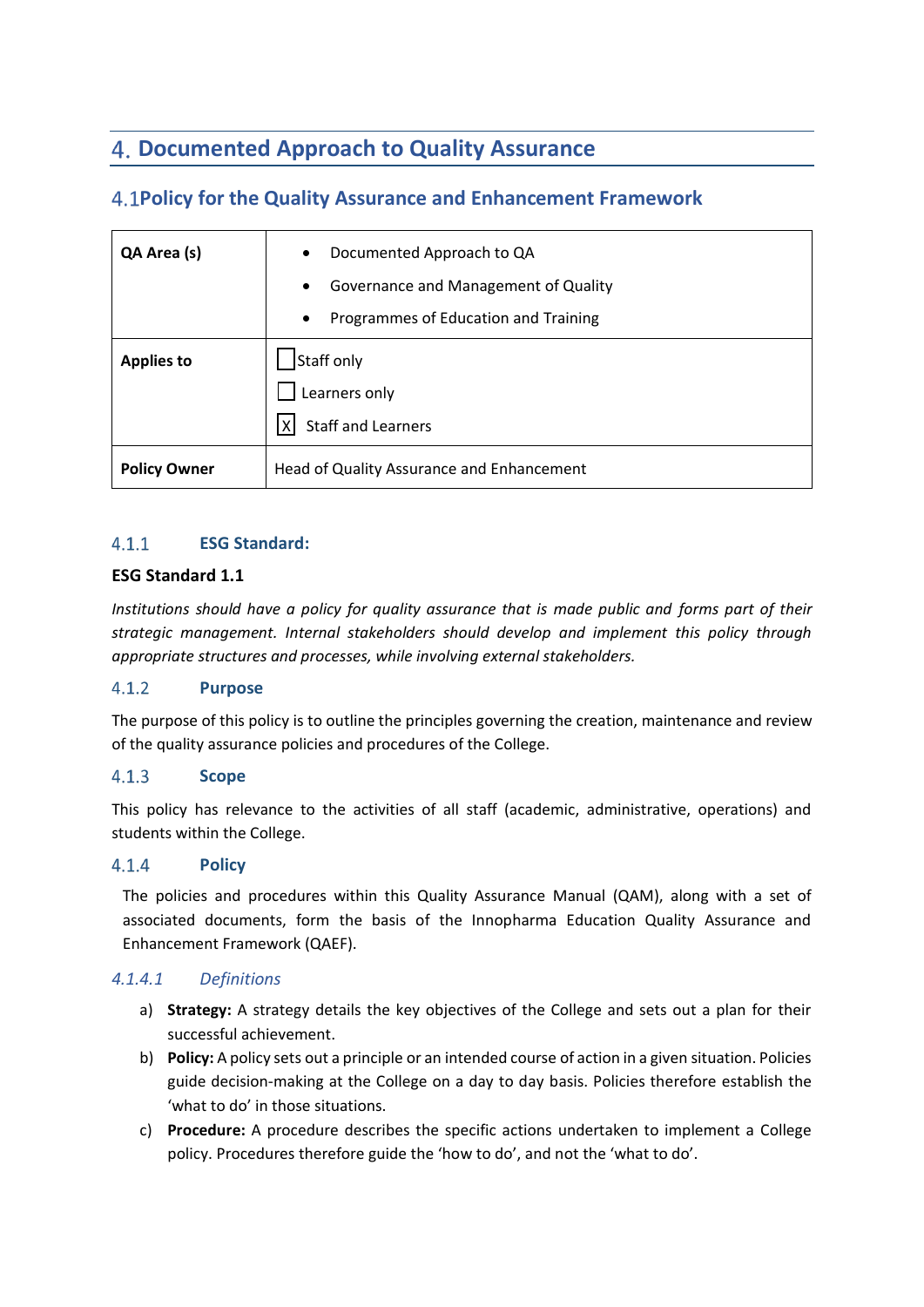- d) **Standard:** A standard outlines the acceptable level of quality or attainment within a particular area of the College's operations.
- e) **Resource:** A resource is a functional document that supports the implementation of the College's policies and procedures. For example, application forms, checklists or handbooks.

#### $4.1.5$ **Policy Principles**

The development, monitoring and review of the Quality Assurance and Enhancement Framework (QAEF) of the College will be:

- i. Consultative (the opinions of students, staff and other stakeholders will be sought and appropriately considered).
- ii. Undertaken based on the subsidiarity principle (functions that can be carried out efficiently by smaller or lesser bodies within the College will not be exercised by larger or greater bodies; delegation of functions to the former will be accompanied by support from the latter)<sup>1</sup>.
- iii. Based on evidence and expertise, both internal and external.
- iv. Presented in usable formats, written in plain English and available to staff and the public as required<sup>2</sup>.
- v. Consistent, i.e. policies and procedures will not contradict each other.

### *Policies will be:*

- i. Accompanied by a clear statement of purpose alongside who the policy applies to, responsibility for its implementation and the approving body.
- ii. Based on clear and specific criterion, designed to guide how decisions are taken.
- iii. Approved by the Board of Directors (if relevant to administrative or operational domains), the Academic Council (if relevant to academic standards) or both (if relevant to both domains).
- iv. Reviewed regularly on a two year cycle to ensure they remain implementable, aligned to the legislative and regulatory context, and are fit for purpose<sup>3</sup>.

### *Procedures will be:*

- i. Developed to assist in the implementation of a parent policy; procedures cannot be developed in isolation.
- ii. Designed for efficient and effective implementation.
- iii. Approved by the Director of Academic Affairs and Registrar (if relevant to administrative or operational domains), the Academic Council or its delegated subcommittee (if relevant to academic standards) or both (if relevant to both domains).
- iv. Regularly reviewed on a two year cycle (or more frequently as required) to ensure they do not entail unnecessary administrative requirements<sup>4</sup>.

The College is committed to ensuring that policies and procedures within the QAEF remain effective, relevant, fit for purpose and compliant with changes to statutory, legal and accrediting body requirements. To ensure this, internal quality reviews are conducted on a cyclical basis by the Head of

<sup>&</sup>lt;sup>1</sup> See Section 1.3 of Core Statutory Quality Assurance Guidelines 2016 (QQI).

<sup>&</sup>lt;sup>2</sup> See Section 2.1 of Core Statutory Quality Assurance Guidelines 2016 (QQI).

<sup>3</sup> See Section 2.1 of Core Statutory Quality Assurance Guidelines 2016 (QQI).

<sup>4</sup> See Section 1.3 of Core Statutory Quality Assurance Guidelines 2016 (QQI).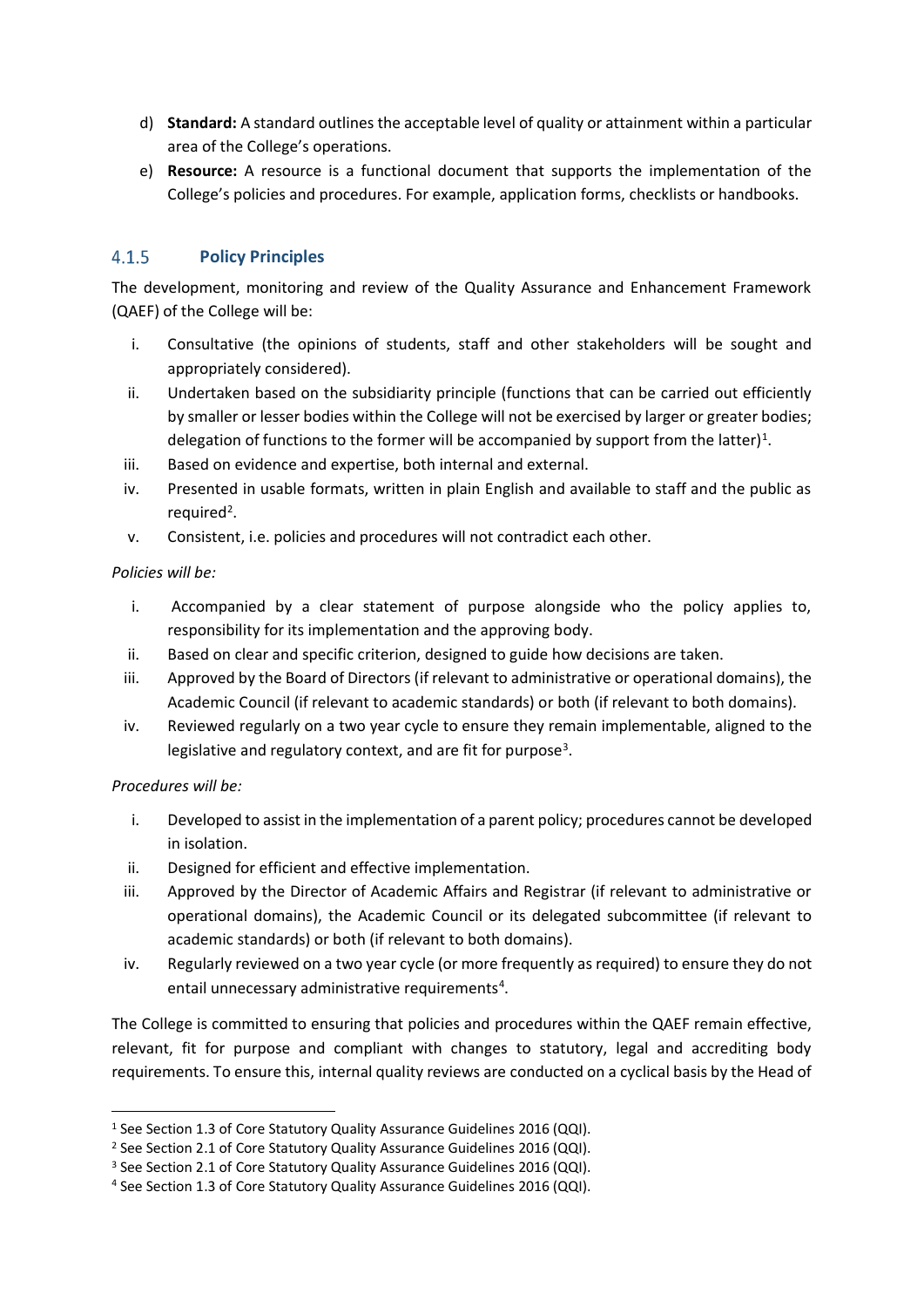Quality Assurance and Enhancement, with each area of the QAEF reviewed at least once in every two year cycle. Each policy within the QAEF is assigned to a policy owner, and where this is not the Head of Quality Assurance and Enhancement, review of that policy and associated procedures will be undertaken in communication with the policy owner.

### $4.1.6$ **Responsibility**

- **The Board of Directors** is ultimately responsible for the development, approval, monitoring and review of quality assurance policies and procedures of the College.
- **The Academic Council** is delegated responsibility by the Board of Directors for the development, approval, monitoring and review of all academic quality assurance policies and procedures.
- The **Director of Academic Affairs and Registrar, Director of Academic Programmes, Head of Quality Assurance and Enhancement** and relevant **Programme Leads** and **Managers** have responsibility for the day to day management and implementation of the quality assurance policies and procedures within academic programmes.
- The **Administrative Team** have responsibility for the implementation of the quality assurance policies and procedures within all operational and administrative activities.
- Operational WorkFlow Teams may be established to complete projects as set out by the Academic Council, Director of Academic Affairs and Registrar or Director of Academic Programmes. The Operational WorkFlow Team will have responsibility for the mapping out of projects, assignment of duties and tasks to complete projects and reporting back on actions and outcomes to the Academic Council. Operational WorkFlow teams will typically dissolve once the intended project has been completed. \*
- **All staff and students** at the College have responsibility for implementation of the quality assurance policies and procedures in the course of their work and studies.
- The **Head of Quality Assurance and Enhancement** is responsible for developing an internal quality review schedule for approval by both the Academic Council and the Board of Directors, and for executing and reporting on the outcomes of review activities to both bodies.
- **All staff** across the College may be involved in monitoring and reviewing policies and procedures as they relate to their roles, and providing feedback on these to **the Head of Quality Assurance and Enhancement**.

\*Operational workflow teams (work or project teams) are delegated responsibility for the implementation of specific, time-bound tasks/projects of limited and pre-defined scope.

They are a routine aspect of line management within any division in the College. Members of an operational workflow team are therefore appointed in consultation with their line managers and on the basis of the following considerations:

- The relevance of the task/project to an individual's work area and professional role.
- The relevant expertise of the individual.
- The individual's workload capacity.

For example, the Director of Academic Affairs and Registrar may establish an operational workflow team to identify any revisions required to Springboard admissions forms and procedures for the College in line with new Springboard requirements. That team may consist of 2 individuals who work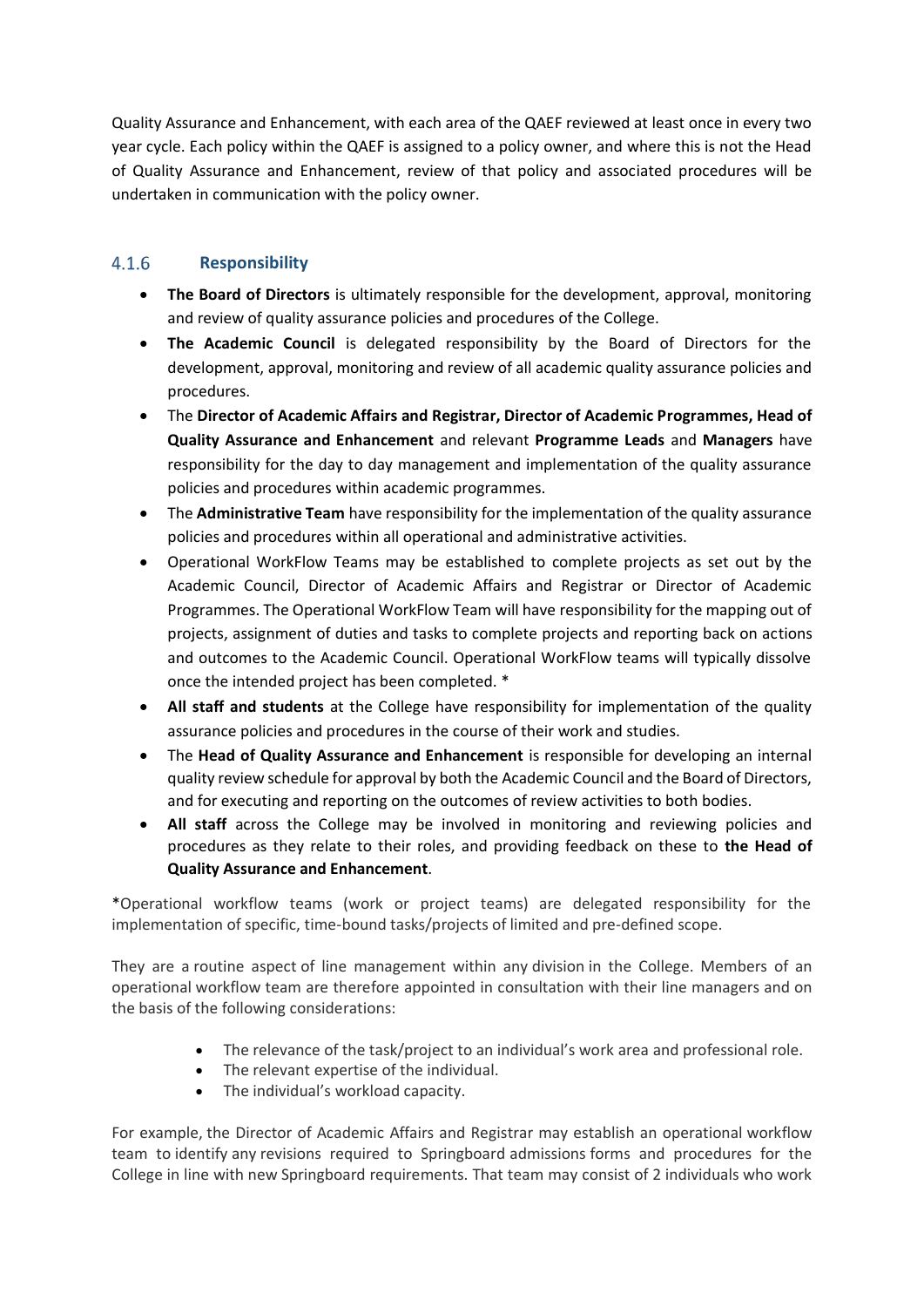in the admissions team who are sufficiently familiar with the current forms and procedures and who have capacity within their current workload to complete the work within a prescribed time frame (e.g., three weeks). The team will undertake the work as required, identifying any associated actions and tasks, and reporting back to the Director of Academic Affairs and Registrar. The Director of Academic Affairs and Registrar may then direct the workflow team to communicate outcomes as appropriate to other staff or committees of the College, including the Academic Council if appropriate.

Within the operations of the College, workflow teams are in practice a function of day-to-day line management. The work undertaken within the teams is of limited scope and does not have any substantive impact on the College's governance or decision-making structures as set out in the Quality Assurance Manual.

Where a project entails cross-divisional work of a more complex or long-term nature, a committee will be established. For example, a Teaching, Learning & Assessment Committee will be formally established pending approval by the Academic Council in August 2021. Other examples of this include the IT Executive Steering Committee, established in April 2021 and reporting to the Board of Directors. This committee was established to facilitate the operation of the shared services model set out in Section 2.3.6 of the Terms of Reference for Board of Directors within the Innopharma Education Quality Assurance Manual.

Where the work has implications pertaining to academic standards or quality, an ad hoc committee will be established by the Academic Council in accordance with its functions and responsibilities as set out in Section 2.4.4.2 of the Terms of Reference for Academic Council within the Innopharma Education Quality Assurance Manual.

#### $4.1.7$ **Related Legislation, Regulation or Guidelines**

- Core Statutory Quality Assurance Guidelines 2016 (QQI).
- Sector Specific (Independent/Private) Statutory Quality Assurance Guidelines 2016 (QQI).
- Assessment and Standards, Revised 2013 (QQI).
- Employment Equality Acts 1998 2015
- Disability Act 2005
- Data Protection Act 2018
- Code of Practice for Provision of Programmes of Education and Training to International Learners 2015 (QQI).
- Standards and Guidelines for Quality Assurance in the European Higher Education Area (ESG, 2015).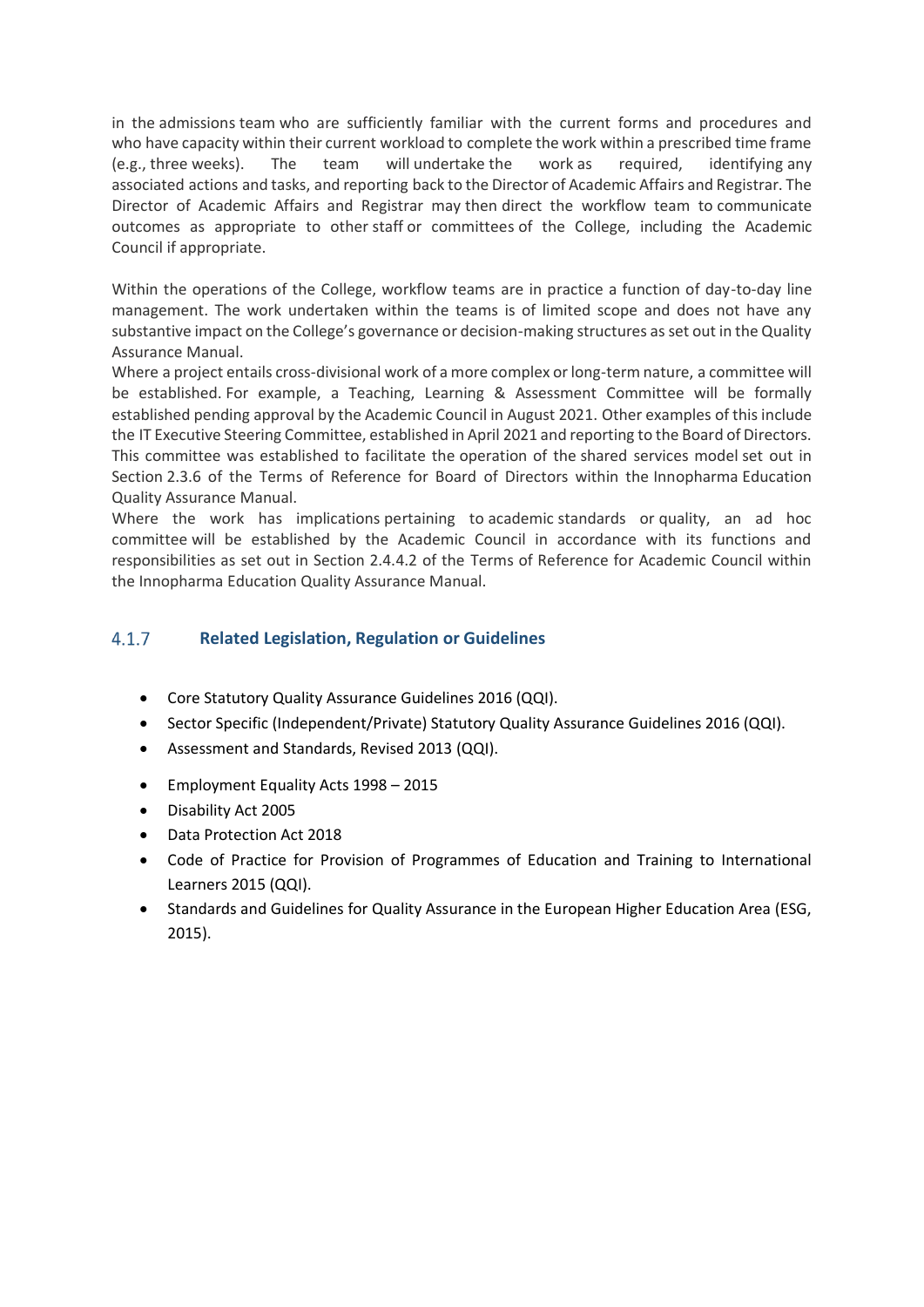## **Procedure for Development of New Policies and Procedures (and/or** *Amendment to Existing Policies and Procedures)*

| QA Area (s)                               | Programmes of Education and Training<br>$\bullet$ |
|-------------------------------------------|---------------------------------------------------|
|                                           | Governance and Management of Quality<br>$\bullet$ |
|                                           | Documented Approach to QA<br>$\bullet$            |
| <b>Applies to</b>                         | Staff only<br>lxI                                 |
|                                           | Learners only                                     |
|                                           | Staff and Learners                                |
| <b>Policies this Procedure relates to</b> | Policy for the QAEF                               |

#### $4.2.1$ **PROCEDURE**

- 1. The need for a new policy/procedure or amendment to an existing policy/procedure is identified. This may be identified in the course of cyclical review of the Quality Assurance and Enhancement Framework or in response to other events, for example:
	- Issues raised by internal stakeholders relating to any policy and procedure.
	- A change in the regulatory environment.
	- The outcome of an internal or external Quality Assurance event.
	- Developments within the College.
- 2. The Head of Quality Assurance and Enhancement consults with key staff members to develop a draft of the new policy/procedure, or the amendment to an existing policy/procedure, and invites consultation and feedback on the draft from staff within the College as appropriate. This step may be repeated until the draft is considered ready. The final draft is prepared using the QAEF policy or procedure template as appropriate.
- 3. The Head of Quality Assurance and Enhancement submits the final draft to the approving body accompanied by a statement that outlines the following in relation to the new policy/procedure, or amendment to an existing policy/procedure:
	- The reason for the draft's development and submission for approval.
	- The consistency of the draft with the overall Quality Assurance and Enhancement Framework.
	- Any regulatory considerations.
	- Any resource requirements, including implications for staff training.
	- Any implications for individual roles/responsibilities in the College.
	- A plan for the implementation and communication of the contents of the draft that is appropriate to its scale and impact, which may be minor or major.
- 4. The final draft is considered by the approving body, the outcome of which may be a decision to approve, propose changes or not approve. If approved, the Head of Quality Assurance and Enhancement moves forward with the implementation/communication plan as outlined in step 3. If the approving body proposes changes, these are undertaken by the Head of Quality Assurance and Enhancement, and steps 2 & 3 are repeated.